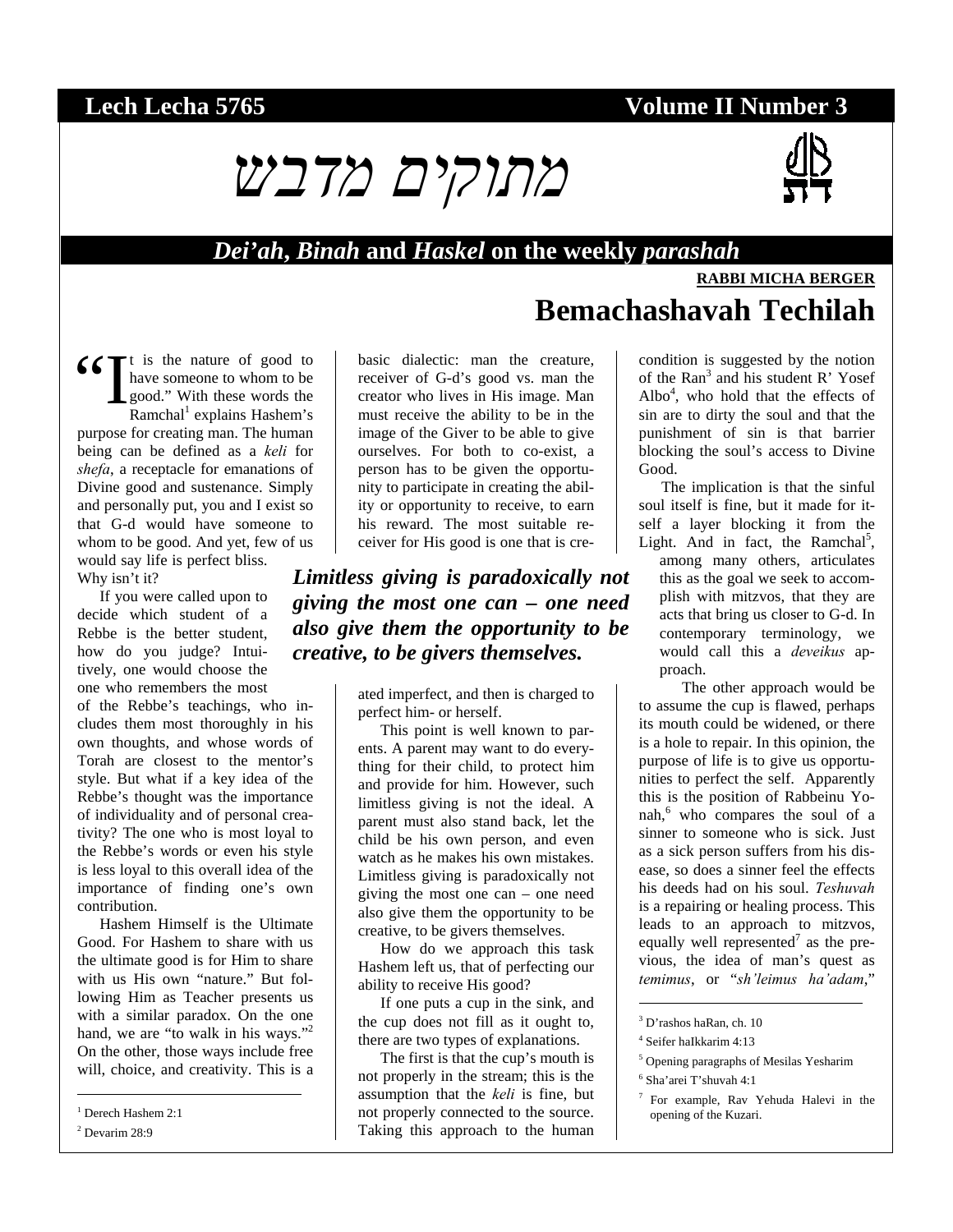# **2** *Mesukim Midevash*

the completion of man. Man's goal in life is to strive for self-perfection.

Note that the *rishonim* cited, the Ran, R' Yosef Albo and Rabbeinu Yonah, all define punishment as a consequence of the imperfection or barrier created by sin. Both sides of this debate assume that the role of *mitzvos* is a change in personal state, and that reward and punishment are

consequences of that state. The difference is in whether the change is one of approaching G-d, or one of selfperfection, making His Glory manifest in ourselves.

In this week's *parashah*, the covenent Abraham enters into with G-d, our first defining moment as His people, is introduced with the words, "*Ani Kei-l Shak-ai, his-halech* 

*lefanai veheyei samim* – I am Kei-l Shak-ai, walk yourself before Me, and be whole."<sup>8</sup> How are we supposed to read this quote? Is it the walking before G-d, *deveikus*, that is primary and being whole a side effect? Or is being whole the focus of the *pasuk* and walking before G-d a means to reach that *temimus*?

Similarly, we say in the *Amidah* for *mussaf*, "*vetaheir libeinu le'avdecha be'emes* – purify our souls to serve You in truth." One can see this in two ways: We request from Hashem that He purify us, so that we may reach that *deveikus* to serve Him truthfully and reliably. Alternatively, we could be requesting *temimus*, that purity which we are describing by its enabling us to serve Him.

On another level, these two approaches are different aspects of the same idea. To achieve wholeness, so that the entire person is working harmoniously, he would necessarily be walking in Hashem's path. The converse is equally true. If one strives for *deveikus* to a singular G-d who has a single goal, how could one be a chaotic battleground of warring

8 B'reishis 17:1

l

urges? Cleaving to G-d forces His priorities to be yours, thereby causing *temimus*, a wholeness and harmony of self.

This is not to say that there is no distinction in approach. By stressing different elements, there are profound practical implications. For example, consider the debate between Chassidim and non-Chassidim

*If one strives for deveikus to a singular G-d who has a single goal, how could one be a chaotic battleground of warring urges? Cleaving to G-d forces His priorities to be yours, thereby causing temimus, a wholeness and harmony of self.* 

> on the importance of *davening* in the appointed times. (We should be clear that the Chassidic position is that one must invest time to prepare for *davening*, even if this is at the expense of timeliness – it is not blanket permission to ignore the clock.) Chassidus is a *deveikus*-based *hashkafah*. Therefore, when weighing the relative merits, it is more important to be able to invest time to prepare one's mind and heart for the act of *tefillah*, for relating to Hashem, than when the *tefillah* actually begins. To someone with a *temimus* orientation, however, *zehirus*, meticulousness, care in how each facet of the mitzvah is done, is the more important consideration. *Zerizus*, haste to do what is right, is an important *middah* (personality trait). Both come into play when considering the timeliness of *tefillah*.

Contemporary Orthodox Jewish thought embraces a number of variants of these two basic approaches.

Most forms of Chassidus consider the route to *deveikus* to be the experience of each act, with the focus on having one's feelings in line with those we can perceive in the Creator. The Ba'al HaTanya, on the other hand, focused on Chaba"d (insight, comprehension and knowledge), to

make one's thoughts G-dly. In this he follows the Rambam, $9$  who writes that one's connection to Hashem is strictly determined by the extent of one's knowledge of Him.

Similarly, there has been variations in the understanding of *temimus*. The Vilna Gaon writes, "the whole purpose of the Torah is to shatter the [evil] *middos*."10 The

Ba'alei Mussar took the idea further, and committed themselves to character improvement through means beyond *halachah* as well. In Rav Samson Raphael Hirsch's Neo-Orthodoxy, *temimus* translates to a well-rounded individual, using *derekh eretz* in service of Torah. To Rav Yosef-Ber Solovetichik<sup>zt"1</sup>, the goal of man is to maxi-

mize his creativity, to be in the image of the Creator.<sup>11</sup>

Perhaps this plurality is the entire message of the Torah's doubled phraseology. Because there are many approaches to accomplishing the same end, Hashem did not specify one to the exclusion of the other. "*Dera-cheha darchei no'am*, its ways are ways of pleasantness"12 – "ways", in the plural – "and all its paths are peace." Each community or person can pick out a *derech* that best suits him  $-$  as long as the goal is "*his-halech lifanai v'heyei samim*."

<sup>9</sup> Guide to the Perplexed, vol. III, ch. 51

 $\overline{a}$ 

<sup>10</sup> Even Sh'leimah, title of first chapter. In the Gaon's terminology, "*middos*" is used to refer to undesirable behaviors in particular, and not (as is generally understood) all personality traits.

<sup>&</sup>lt;sup>11</sup> See for example, Halachic Man, pg. 109

<sup>&</sup>lt;sup>12</sup> Mishlei 3:17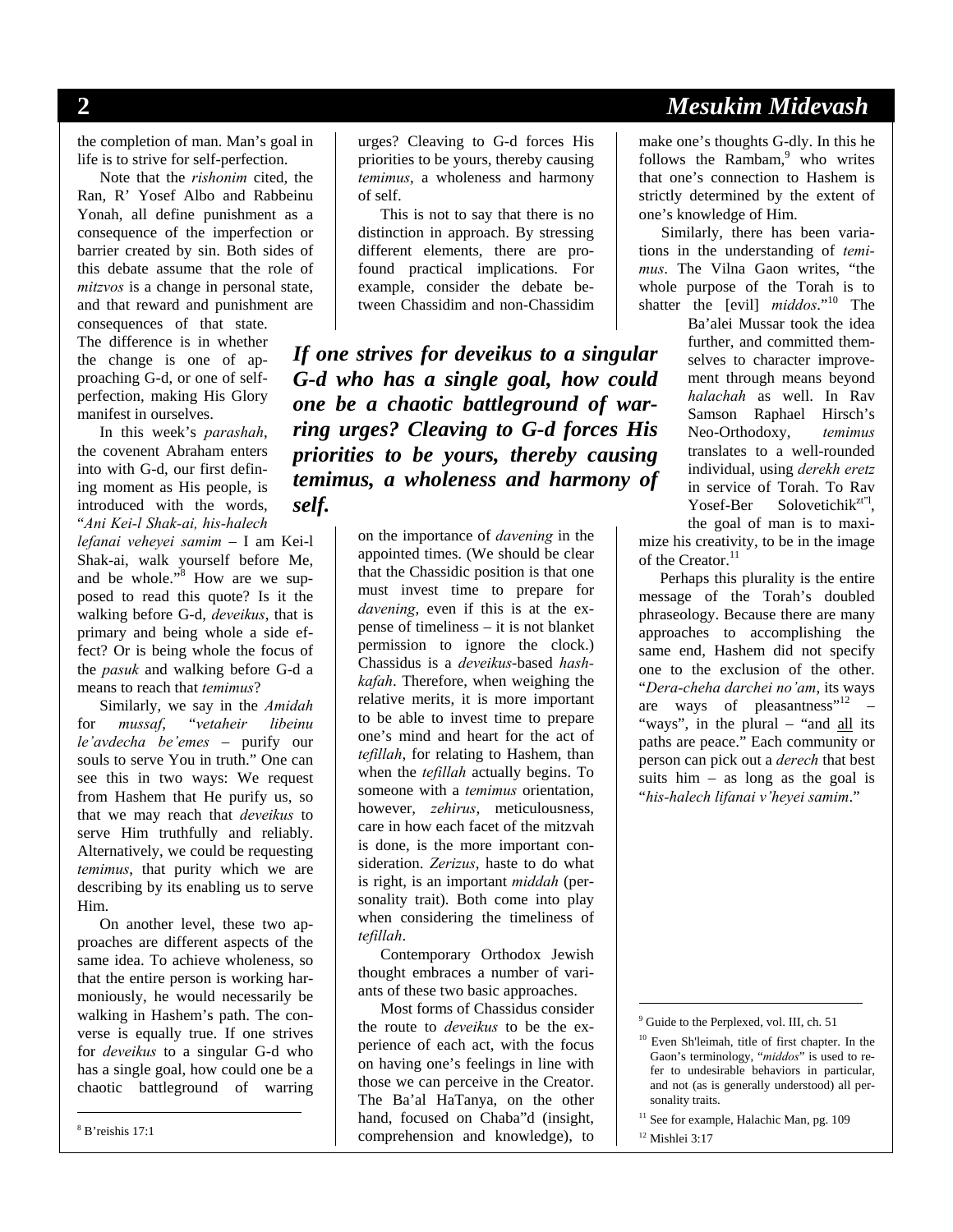n the beginning of the *parashah*, Hashem calls Avram to go to In the beginning of the *parashah*,<br>Hashem calls Avram to go to<br>Canaan. "*Lech lecha* – go for yourself."<sup>1</sup> Rashi<sup>2</sup> comments on the word *"lecha"*, that Hashem is telling the man who would become our forefather Avraham that this journey will be "for your enjoyment and your good."

The *Mishnah* in Avos says, "Ten trials Avraham our father was tested, and he withstood all of them, to teach you the love of Avraham our father."3 There are different opinions among the *rishonim* as to which events in Avraham's life were included in this *Mishnah*'s count of tests. Some count trials, such as his being thrown into the furnace by Nimrod, that do not appear in the *Chumash*. Others do not. However, all count this charge to leave his homeland and his family to some unknown destination "which I will show you."

Why, then, does Hashem say it is "for his benefit"? Or conversely, if Avraham is reassured that he is to personally gain from the trip, in what way is it a trial?

Rav Shimon Shkop<sup>4</sup> notes that people place self-interest first,;we are inherently selfish beings. As Hillel told the prospective convert, "What you do not want done to you, do not do to others." There is a recognition that people act in their own selfinterest. The call is not to eradicate this aspect of being human, but to rechannel it.

This selfishness means (1) that we want things and (2) we do not

l

want to feel indebted to anyone or Anyone for what we have. Combined, one has an inescapable dilemma. The more one accumulates (whether it is wealth, wisdom, friends, opportunities…), the more one is the product of others – nature, other manufacturers, the counterparty in a business deal, etc… An attempt

*The only way to break out of this negative cycle is to realize that one is part of a greater whole. He utilizes his selfishness productively because his notion of self-interest now includes a G-d-like need to share with others.* 

> to seek satisfaction through such accumulation is inherently frustrating. As Chazal say, "He who has a one hundred *zuz* coin wants two hundred."

> The only way to break out of this negative cycle is to realize that one is part of a greater whole. He utilizes his selfishness productively because his notion of self-interest now includes a G-d-like need to share with others. This is Rav Shimon's explanation of Hillel's enigmatic questions "If I am not for me (*li*), who will be for me? And if I am only for myself (*le'atzmi*), what am I?" The narrowest view of self is one's physical body, "*atzmi*", my core, my bones. Broader, one can see themselves as body, mind and soul. Most people naturally see themselves as part of a family, and therefore can give to their spouses, children and parents almost as readily or even more readily than they take for themselves. A person with an even broader perspective has a "*li*" a "for me" that includes their community, or the Jew-

# **RABBI MICHA BERGER Bakeish Shalom**

ish people as a whole, or the entirety of humanity. The key to generosity is not to eliminate selfishness, but to maximize its scope.

It is only when one lives in the image of the Creator, living entirely to give to others, that one can appreciate what one has. The more one lives for that greater whole, views his

"self" as one part of something greater and lives accordingly, the more happiness and satisfaction one can have with one's lot. The lower the wall between "self" and "other", the less bothersome it is to one's ego to admit to oneself that I have received from others. As we say in the Shabbos morning Amidah, "Moshe will be

happy with the giving of his portion, because 'a faithful servant' You have called him." Our teacher Moshe was not disturbed by the fact that his portion was given to him by G-d, that his efforts to earn it was only a small part of their attainment, because he lived his entire life for G-d.

This, then, was Avraham's challenge: to eliminate *negi'os*, personal interests, from the motivation in his action. Had Avraham made the same trip because Hashem promised that it would be pleasurable, that very pleasure would escape his grasp. And Avraham passed that test. "Avram went as Hashem spoke to him..." Not because it would be better for Avraham alone, but because it is part of G-d's plan for giving to humanity.

5 Bereishis 12:4

 $\overline{a}$ 

<sup>&</sup>lt;sup>1</sup> Bereishis 12:1

 $2$  Ad loc

<sup>3</sup> Avos 5:3

<sup>4</sup> Introduction to Shaarei Yosheir